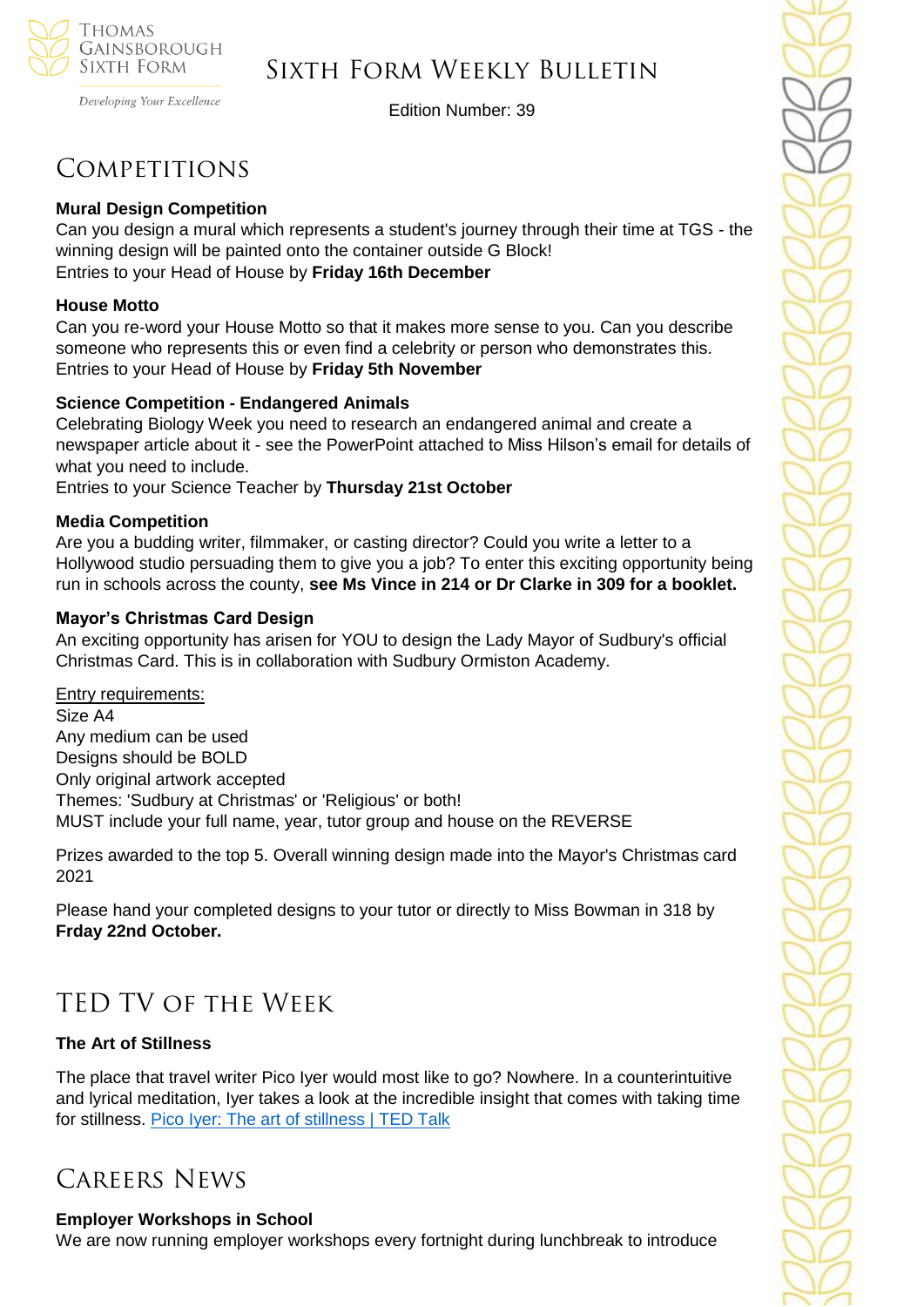

Developing Your Excellence

# Sixth Form Weekly Bulletin

Edition Number: 39

students to a wide variety of employers and job opportunities in their sectors. Please encourage your young person to keep an open mind and sign up to the following events through their tutor.

#### **Maritime UK – 15th Oct**

Responsible for enabling 95% of the UK's global trade, the maritime world touches every part of our lives. From working at sea, in a port, in the City of London, cleaning the oceans of plastics or designing a superyacht, maritime is big business. With the sector expected to double in size to \$3trn by 2030, Maritime UK needs the next generation of innovators and problem solvers to join the industry and help shape the future. There are several different routes into a maritime career, be it a university degree or apprenticeship.

#### **Tuckwell Group – 4th Nov**

Discover the varied and exciting opportunities within this growing Agriculture Machinery company for more information see their website here

### **Birkett Long Solicitors – 19th Nov**

Do you know what a solicitor does? If you are interested in becoming a lawyer in the future, or are curious about what they do, please come along and listen to this employer workshop and hear from a partner at the firm, what it is like to work in this diverse and interesting field.

### **Suffolk Police – Dec (Date to be Confirmed**)

Find out about the many roles within the police force, what you can do to prepare for your application and what skills and qualities they are looking for.

#### **Work Experience**

For a full list of companies that offer virtual work experience in a number of different sectors please see the "Careers" page of the school website [here.](https://tgschool.net/careers)

### **3C Building Control (1 day):**

Throughout this VWEX students will discover how Building Control interacts with other service areas within local authorities and wider construction industry. Expect to hear stories about the types of things you can expect to see on site and there will be plenty of opportunities to ask lots of questions! An unmissable experience for anyone interested in a career that makes a real difference in your local community.

Opportunity link: <https://www.s4snextgen.org/Opportunities/View/id/2117> Application deadline: **08/10/2021** To apply, please go to the [portal.](https://www.s4snextgen.org/)

### **Insight Day Opportunity** - **Launchpad Academy Insight Day (1 day):**

Come and spend a day with a fully virtual business that helps agencies to grow. We`re looking to help people that are curious about entrepreneurship and want to see if it could be a good fit for you. On the day, you will learn how we manage our community and keep people engaged, and how we operate and communicate as a team.

Opportunity link: <https://www.s4snextgen.org/Opportunities/View/id/2039> Application Deadline: **29/10/2021** To apply, please go to the [portal.](https://www.s4snextgen.org/)

### **The Adecco Group - How Employable can you be?**

If you are interested in Personal Development and learning more about how to make yourself more employable in the future. This short Discovery session will support you to learn the key skills and provide you with tools to make yourself more employable in the future. An opportunity to hear from Professionals in the recruitment Industry as well as learn about the industry sector.

Opportunity link: <https://www.s4snextgen.org/Opportunities/View/id/2076> Application deadline: **08/10/2021** To apply, please click [here.](https://forms.office.com/Pages/ResponsePage.aspx?id=HFqhLo7yMEahv9dFTLRO6zrXm6ITwINPrFy8lSVcl2JUNjRNMUlYVFZUUFRWNVQxV1RLNEVFTjc4VS4u)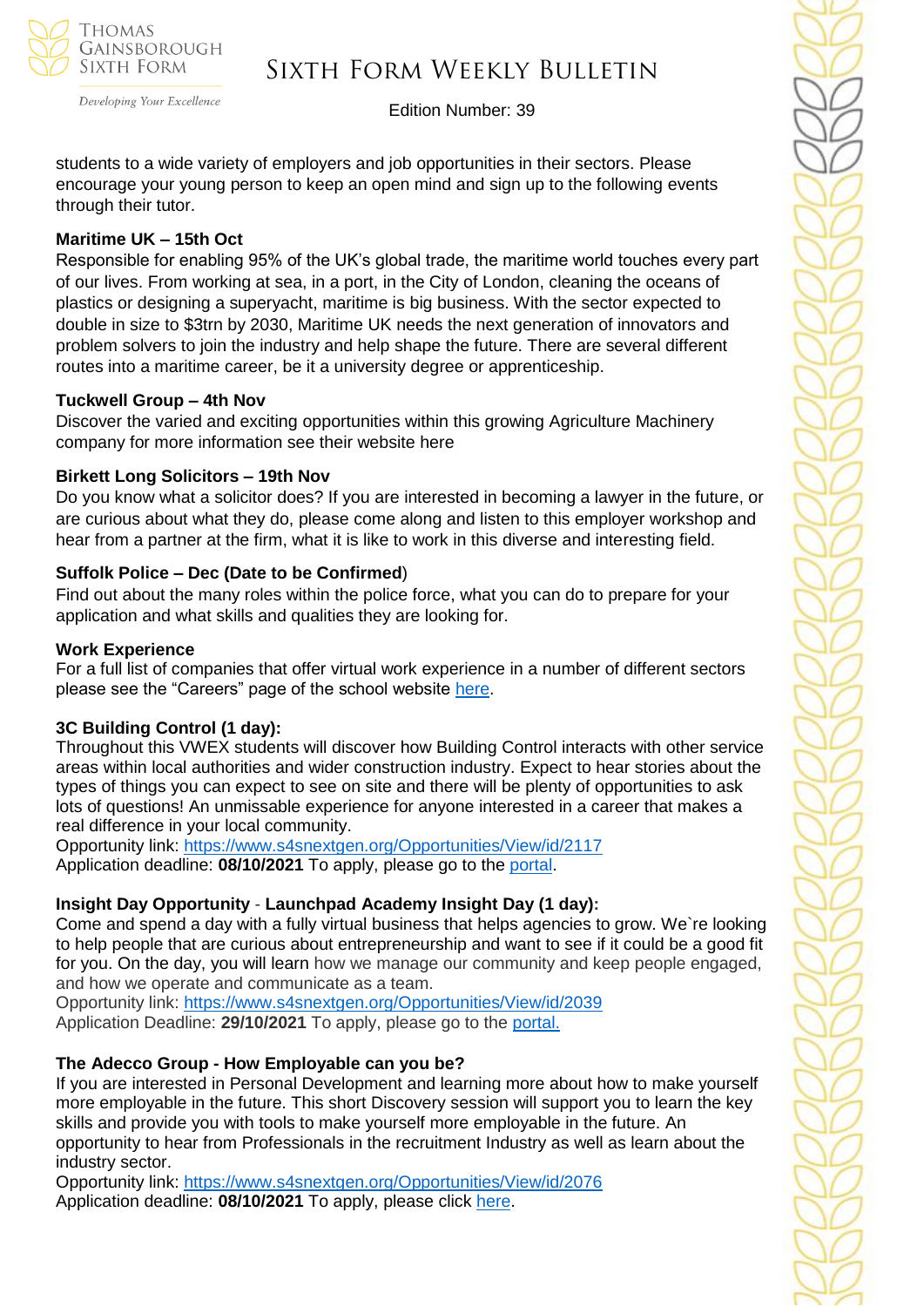

# Sixth Form Weekly Bulletin

Developing Your Excellence

Edition Number: 39

### **Interested in Teaching?**

For more information about how to get into teaching and why it is such a rewarding and fulfilling career please see the "Get into Teaching" website – [here](https://getintoteaching.education.gov.uk/)

#### **LAW – CLIFFORD CHANCE 26th Oct, 9am - 4pm -**

The world's second largest law firm is holding its FIRST EVER free one day Law Virtual Work Experience, looking at all departments, with interactive sessions and workshops with solicitors. Spaces are limited! So, click on the [link](http://www.surveykey.com/r/Clifford-Chance) quickly to book if interested!

### **Food Industry Work Experience with IGD, Mon 8th - Fri 12th Nov**

Want to find out about jobs and opportunities from industry experts? Keen to hear how sustainability is changing the food and grocery industry? Want to learn about healthier more sustainable diets, less food waste, sustainable packaging solutions? If interested please contact kperkins@tgschool.net as she will need to register you for the experience.

#### **UCL**

This term University College London is offering students immersive weekend experiences in 9 careers relating to Law, Business and Politics. Learn from top criminal barristers, investment bankers, MPs, management consultants, corporate lawyers, United Nations staff and more. Students can attend in-person at UCL or live online. **We expect to be fullybooked for the November** [Young Lawyer](https://investin.org/pages/law?mc_cid=eaec1a5684&mc_eid=894e4199ae) **and** [Young Investment Banker](https://investin.org/pages/investment-banking?mc_cid=eaec1a5684&mc_eid=894e4199ae) **programmes by next Friday 15th October.**

### **Click on any career below to register for an experience that will supercharge your future.**

[Accountancy:](https://investin.org/pages/accountancy?mc_cid=eaec1a5684&mc_eid=894e4199ae) Discover offshore tax and forensic accounting [Entrepreneurship:](https://investin.org/pages/entrepreneurship?mc_cid=eaec1a5684&mc_eid=894e4199ae) Design a business strategy to rapidly grow a company [Environmentalism:](https://investin.org/pages/environmentalism?mc_cid=eaec1a5684&mc_eid=894e4199ae) Create a futuristic, eco-friendly transport system [International Development:](https://investin.org/pages/international-development?mc_cid=eaec1a5684&mc_eid=894e4199ae) Experience a climate change summit Investment Banking: Trade the stock market alongside City bankers [Law:](https://investin.org/pages/law?mc_cid=eaec1a5684&mc_eid=894e4199ae) Experience a live murder trial with top barristers [Management Consultancy:](https://investin.org/pages/management-consultancy?mc_cid=eaec1a5684&mc_eid=894e4199ae) Help a company go zero-carbon [Marketing:](https://investin.org/pages/marketing?mc_cid=eaec1a5684&mc_eid=894e4199ae) Rescue your client from a rapidly-escalating PR disaster [Politics:](https://investin.org/pages/politics?mc_cid=eaec1a5684&mc_eid=894e4199ae) Debate with former MPs in a simulated House of Commons

### **Virtual National Apprenticeship Show – 10th Nov 11am - 6pm**

- Apply for Apprenticeship vacancies
- Have LIVE 1-2-1 chats with employers in East Anglia
- Watch live and pre-recorded workshops alongside live Q+A
- Employers taking part include Oxford Biomedica, Aldi,

Best Western Hotels, NHS, JCB, Rolls Royce, Unilever, GCHQ, Secret Intelligence Services MI5+MI6

[Click here](https://nascentral.vfairs.com/en/register) to register.

### **World Skills UK - Spotlight Talks 13th-14th Oct**

Bringing together UK's leading employers and apprentices to inspire young people to take up technical careers and apprenticeships.

Talk will focus on digital skills and careers. Research shows that demand from employers for digital skills will continue to grow, so this is a chance to hear from the UK's leading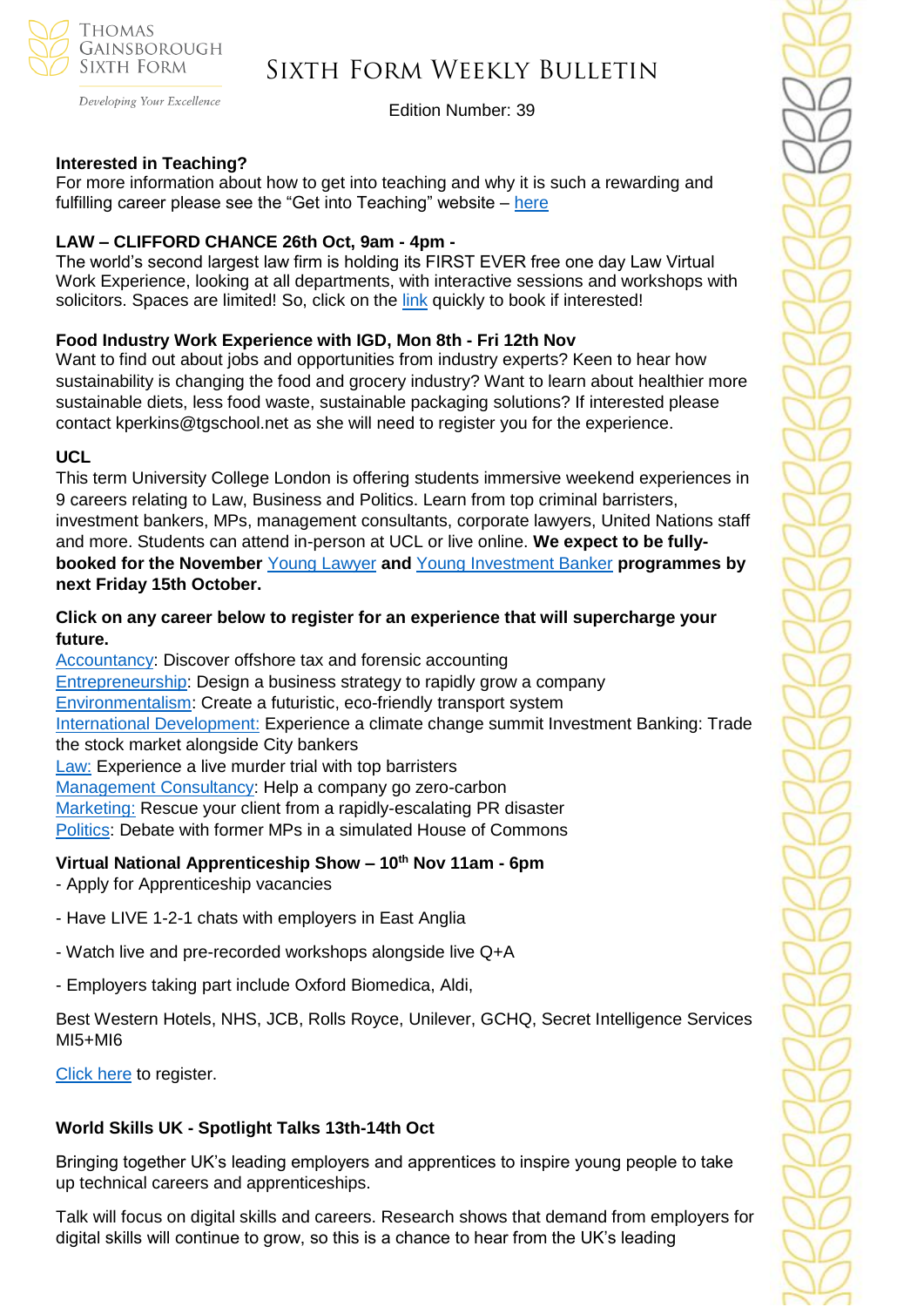

#### Developing Your Excellence

# Sixth Form Weekly Bulletin

Edition Number: 39

employers and apprentices, streamed directly into the classroom. Hosted in partnership with BCS, The Chartered Institute for IT and will feature inspiring talks from Rolls-Royce, PwC, Mace, AECOM, Everton in the Community. [Click here](https://www.worldskillsuk.org/careers-advice/spotlight-talks-inspiring-careers-excellence/?utm_source=MailChimp&utm_medium=Educator_email&utm_campaign=Spotlight&utm_source=WorldSkills+UK+Newsletter&utm_campaign=dce6a1a6a4-EMAIL_CAMPAIGN_2019_12_10_03_37_COPY_01&utm_medium=email&utm_term=0_844496feda-dce6a1a6a4-146077034) to register.

#### **HSBC**

HSBC Commercial Banking has created free webinars to open up a world of opportunity and raise the aspirations and employability of young people all over the UK. *Who am I – [an exploration of personal branding](https://hsbc.zoom.us/webinar/register/WN_xzXN9tSzSPWLji11IgidKA)* – **Wed 13 Oct 1700-1800** Personal Branding – hear from HSBC colleagues on just what a personal brand is *[Meet our Commercial Banking colleagues](https://hsbc.zoom.us/webinar/register/WN_f6PJFLrnT4Sdw9KE8Gw9PA)* - **Tue 19 Oct 1700-1800** This session will hear from and question HSBC colleagues on their career journeys, what working in banking is truly like.

#### **The Skills Toolkit/ National Careers Service**

Wanting to learn new skills for free to gain or change jobs? [Here](https://nationalcareers.service.gov.uk/find-a-course/the-skills-toolkit) are a variety of general skills that apply to all sectors and more specialized roles.

# University News

#### **Uni Taster Days**

**New webinars** – explore university courses in [Pharmacy](https://www.unitasterdays.com/ondemand/webinar/139/pharmacy) and [Web Design and User](https://www.unitasterdays.com/ondemand/webinar/138/web-design-and-user-ex)  [Experience.](https://www.unitasterdays.com/ondemand/webinar/138/web-design-and-user-ex) Students can find out more about what to expect on each course, why they may wish to consider it, application tips and careers. There are 100's of subject introductions available - all covering these four key themes to support university course decision making. [Search all webinars.](https://www.unitasterdays.com/ondemand)

**Events for students** - This week's featured events are the [Discovery Day series](https://www.unitasterdays.com/search.aspx?IID=235&Sort=D) through Teesside University, introducing students to a huge range of higher education subjects. As well as a great range of webinars delivered by the [University of East Anglia.](https://www.unitasterdays.com/search.aspx?IID=297&Sort=D)

#### **Meet the Russell Group Virtual Fair**

With all 24 members of the Russell Group universities and Student Finance England.

The event features 13 vital webinars including Accessing Russell Group Universities, Applying to Study Medicine, Veterinary Sciences and Dentistry, and a special Parents' Talk to help those supporting students as they apply to Russell Group Universities. All webinars will be recorded and available to stream on demand until 13 October. Find out more details and register [here.](http://russellgroup.vfairs.com/)

**UK University & Apprenticeship Search Virtual Fair - Wed 20th Oct | 12:00 - 18:00** Explore your next steps and receive vital application advice from a wide range of exhibitors, including Universities of Exeter, Liverpool, Bristol, UEA, Portsmouth, Kent, Glasgow, Aberdeen, Cumbria, Brunel, Surrey and Southampton. The event features 10 live webinars including Careers and Employability, Personal Statement Advice, Choosing a Course, and Degree Apprenticeships. [Sign Up Now](https://ukunisearch.vfairs.com/)

#### **Virtual Higher Education Expo – 24th Nov – 11am – 6pm**

Universities taking part include – Newcastle, Cardiff, Swansea, Lincoln Plymouth, Reading, Surrey, Staffordshire, Portsmouth and University for the Creative Arts. [Register here now!](https://ukhex.vfairs.com/en/register?utm_source=https%3a%2f%2fschools.tecl.co.uk%2feducationcompany5lz%2f&utm_medium=email&utm_campaign=UKHEX+-+Email+1+-+September+2021&utm_term=Your+invitation+to+the+Virtual+UK+Higher+Education+Expo+-+24th+November+2021+&utm_content=4907216&gator_td=fUqJdhRw7MVIlPiB19RyeIo12X5A2utf%2bMM0T3XBusxDT87eCf15vasXf9NkU2ddNg%2fMyKlZSWXIPNMc7xHtce0dLfnMNKa%2bW%2f9AOji9srvXT9znGno3qF%2bCbNUs7r0SxoATlV6mYRLqMTtpEd3Vl%2f0J43OPjRXEeB5DUuZhBPDg6ysIcp7RVBBbQgupKFO6yKu8dErJatDTxIVJ0AIKpg%3d%3d)

**UEA – Write a Standout Personal Statement - Oct 13th @ 16:30 - 17:00**  HE Guidance: Writing a Standout Personal Statement [Find out more »](https://www.channeltalent.co.uk/event/he-guidance-writing-a-standout-personal-statement-with-higher-education-advisers-from-university-of-east-anglia/)